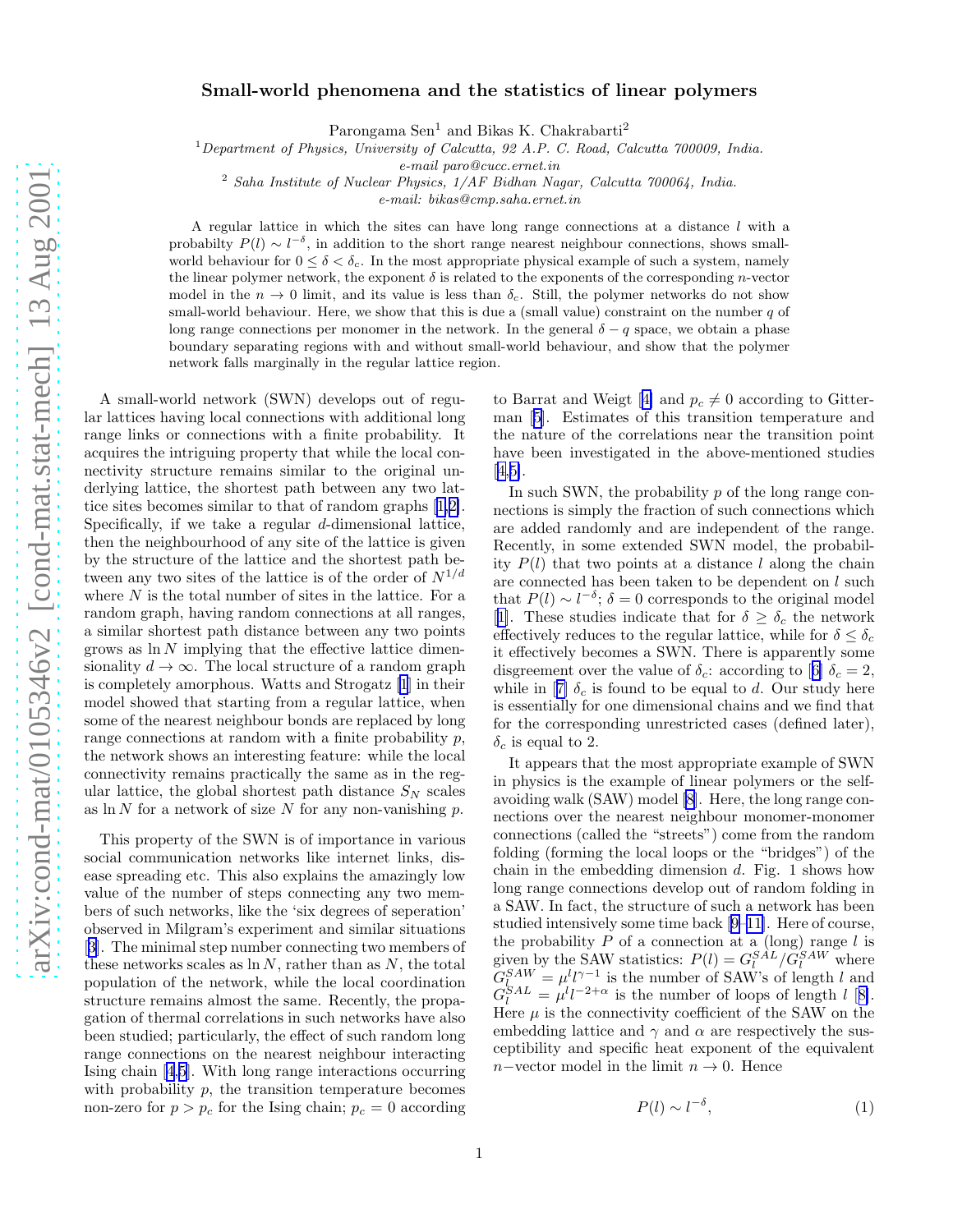where  $\delta = 1 + \gamma - \alpha$ . Using the approximate Flory formula  $\nu = 3/(2 + d)$  for the correlation length exponent and  $\gamma \simeq 1$ , we get  $\delta \simeq d\nu = 3d/(2+d)$ . Hence  $\delta < 2$ in  $d = 2$ , and is equal to 2 for  $d = 4$ . In fact, with the best estimates of  $\alpha$  and  $\gamma$  [\[8](#page-2-0)], one would also get  $\delta < 2$ for  $d \leq 3$  and  $\delta = 2$  for  $d = 4$ . The average number q of such additional long-range connections per site can also be estimated easily [\[8](#page-2-0)] :  $q = (z - 1) - \mu$ , where z is the lattice coordination number. This is because, out of the  $z - 1$  options left for the SAW to grow for the next step, on an average  $\mu$  options are chosen; the rest being visited earlier due to random folding of the chain. With  $\mu \approx 2.638, 4.151$  and 4.686, one gets  $q \approx 0.36, 0.85$ and 0.31 in square, triangular and simple cubic lattices respectively.

The above comparison and the observations[[10,11\]](#page-2-0) on the SAW networks indicate that the requirement  $P(l) \sim l^{-\delta}$  with  $\delta < 2$  in  $d < 4$  for small-world effects, is not sufficient, as the small-world phenomena is certainly not observed in such SAW networks. In particular, it was found that the shortest path length  $S_N$  in a SAW network of  $N$ -steps grows only linearly in  $N$  for any finite range interactions or bridges [\[11](#page-2-0)]. The SAW network therefore always remains a linear one, and no small-world effect  $(S_N \sim \log N)$  or, for that matter, no extra dimensional effect  $(S_N \sim N^x, x < 1)$  can be seen. Of course the structures of the linear polymer network and the small-world network are inherently different, although the effective probability of connections in both cases are given by the same power law (1). In SAW network, there is a structural restriction in the total number of neighbours: at any point along the SAW chain, the total number of connections  $q + 2$  (as there are q long range connections and two short range connections for each site) cannot exceed the coordination number of the underlying lattice. In SWN, however, no such restriction exists (theoretically  $q$ here can go upto  $N-3$  at each site for  $\delta = 0$ ). In the SAW network, there exists also a correlation between the bridges. Such correlations are absent in SWN (see e.g., in Fig. 1, two long connections lie very close: such configurations are more likely in a SAW than in a general SWN).

Here we explore the differences that emerge from the constraint on the total number of long range connections in SAWs to find whether it is responsible for the non-SWN like behaviour of the SAW networks. Precisely, we investigate the crossover from small-world behaviour to regular lattice behaviour indicated by the crossover in the shortest path  $S_N \sim \text{from } \log N$  to  $N^{(1/d)}$ , in the parameter space of  $\delta$  and  $q$ .

For a fixed finite average number  $q$  of long range connections (per site) in the SWN, we vary  $\delta$  to obtain  $\delta_c(q)$ at which the  $S_N$  behaviour changes. We then vary q in the range  $0 < q < 2$ , which corresponds to the real physical situation of SAWs in a square lattice. Note that for the infinite chain, the probability in (1) is easily normalisable for any  $\delta$  greater than unity.

In the SAW, the values of  $\delta$  and q are independent.

While treating both  $\delta$  and  $q$  as independent quantities in the model where the probability of a long range connection of length l varies as  $l^{-\delta}$ , it should be mentioned that strictly speaking the total number of long range connections  $qN$  depends on the value of  $\delta$ . For example, for  $q \sim N$ , one does not have a choice for the value of  $\delta$  as large values of  $\delta$  will not be allowed in this case. Therefore, when q is taken to be independent of  $\delta$ , the range of both parameters get restricted. We find that making  $0 < q < 2$  is safe for values of  $\delta \leq 2.5$  in the sense that the desired scaling of the bond distributions is intact.

We first generate a linear chain of length  $N$ . We then put additional long range interactions (bridges) following the probability distribution (1), with the restriction that the total number of such connections is  $qN$ . We then use a greedy algorithm (see e.g.,[[12\]](#page-2-0)) to find out the shortest path through the streets and bridges and count the number of steps  $S_N$  connecting the end points of the SAW network.

In the unrestricted case (large  $q$ ), we find that the (phase) transition from log to linear scaling is recovered at $\delta \geq 2$ . This agrees with the result of [[6\]](#page-2-0). For the finite N values considered here ( $N \le 10000$ ), at low values of  $\delta$  (< 1.4), the logarithmic scaling is clearly observed. However, for the intermediate values of  $\delta$  (1.4 <  $\delta$  < 2), the variation is apparently power law like. We believe that this is only an effective behaviour and the logarithmic behaviour will follow as  $N \to \infty$ . The justification is a-posteriori: from the results for the constrained cases to be discussed later.

The constraint that the total number of long range bonds for the whole chain is  $qN$  is a global constraint. It may also be demanded that these bonds are distributed such that each site is not allowed to have more than a fixed number of long range bonds; this is a local constraint. In a SAW embedded in a square lattice, there is a local constraint as individual sites cannot have more than two long range neighbours. We have studied both the locally and globally conserved cases; in the former the number of maximum long range bond at every site is kept equal to two in analogy with the SAW (on a sqaure lattice) and keeping the total number of long range connection equal to  $qN$  at the same time. However, the results with local and non-local conservation are observed to be the same, as far as the scaling of the shortest path is concerned. The total path length in the locally restricted case is smaller because connections which are redundant in the globally restricted case are to some extent lesser in number.

The variation of the shortest path with the path length for a given q and various  $\delta$  values shows that when extrapolated for large N, there are only two kinds of behaviour: logarithmic and linear. The linear behaviour is obtained for  $\delta > \delta_c(q)$ . The logarithmic behaviour is quite apparent for small  $\delta$ . For intermediate values of  $\delta < \delta_c(q)$ , apparently there is an effective power law behaviour  $S_N \sim N^x$ ; but we find that with increasing N, x decreases and one finally obtains the logarithmic be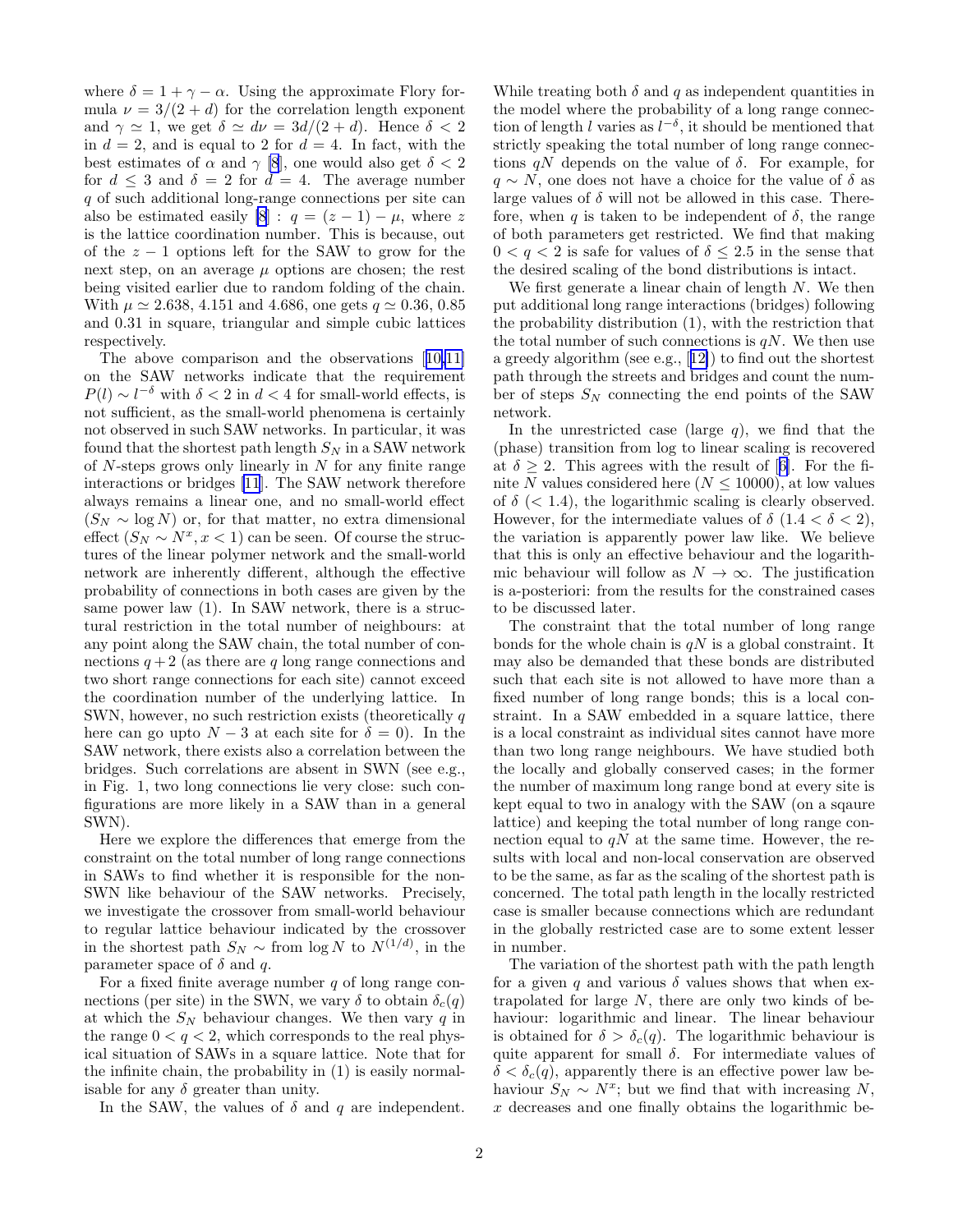<span id="page-2-0"></span>haviour. On the other hand, for  $\delta \geq \delta_c$ , x is observed to remain practically near unity. This observation may require really large values of  $N$  (e.g.,  $N > 10000$  for  $q < 0.1$ ). The transition boundary is difficult to estimate very accurately; a problem encountered in many smallworld networks  $[6]$ . At small values of q, we find that the shortest path becomes linear at a value of  $\delta_c(q) < 2$ . As q is increased,  $\delta_c(q)$  increases, and finally  $\delta_c(q)$  approaches a value 2.0 as  $q$  becomes large (see Fig. 3).

In summary, our generalised model in which both  $\delta$ and  $q$  are treated independently shows that the transition from small-world to the regular lattice behaviour occur across a phase boundary  $\delta_c(q)$ . Extensive earlier investigations on SAW networks had established [10,11] that they do not show any small-world behaviour. In view of the recent studies [6,7] on models having long range connections with probability distribution (1), and the observation that they show small-world behaviour for  $\delta$  < 2, together with the fact that  $\delta$  is indeed less than two for SAWs, an apparent contradiction arises. We resolve this here by studying the phase diagram of a generalised model having long range connection probability distribution (1) and a restricted average number  $q$  (per site) of such additional long range connections. We show that a crossover from small-world to regular lattice behaviour occurs as one crosses the phase boundary given by  $\delta_c(q)$  $(\delta_c \rightarrow 2$  for large q). The points  $(q, \delta)$  corresponding to the square, triangular and cubic lattices in Fig. 3 show that linear polymers on these lattices lie marginally in the regular lattice region. We claim that the smallness of the value of  $q \, \langle \, 1 \rangle$  for linear polymers makes it fall in the regular lattice region in the phase diagram, and excludes the possibility of its small-world behaviour. As mentioned earlier, we have not taken into account the various correlations developing in the SAW and thus the q values in SAW and the network studied in the present paper may not be quantitatively identical. Secondly, the values of  $q$ ,  $\delta$  shown in Fig. 3 for the different lattices are theoretical estimates only and therefore these points may actually lie deeper in the regular lattice region. Hence we believe that the important result that  $\delta_c(q) < 2$  for small values of  $q$  is responsible for the non-SWN like behaviour in SAW.

Acknowledgements: We thank A. Blumen and S. Jespersen for their correspondences and comments on the manuscript. We are grateful to S. M. Bhattacharjee for a critical reading of the manuscript and comments. PS acknowledges DST (India) grant no. SP/S2/M-11/99.

- [1] D. J. Watts and S. H. Strogatz, Nature 393 440 (1998).
- [2] D. J. Watts, *Small Worlds*, Princeton Univ. Press, Princeton (1999).
- [3] S. Milgram, Psychol. Today 2 60 (1967); J. Guare, *Six degrees of separation: A play*, Vintage, New York (1990).
- [4] A. Barrat and M. Weigt, Eurphys. J. B **13** 547 (2000).
- [5] M. Gitterman, J. Phys A **33** 8373 (2000).
- [6] S. Jespersen and A. Blumen, Phys. Rev. E 62 6270  $(2000).$
- [7] J. Kleinberg, Nature 406 845 (2000).
- [8] P. G. de Gennes, *Scaling Concepts in Polymer Physics*, Cornell Univ. Press, Ithaca, New York (1979); K. Barat and B. K. Chakrabarti, Phys. Rep. 258 377 (1995).
- [9] B. K. Chakrabarti and S. Bhattacharya, J. Phys. A 17 L547 (1983); S. Bhattacharya and B. K. Chakrabarti, Z. Phys. B 57 151 (1984); J. S. Helman, A. Coniglio and C. Tsallis, Phys. Rev. Lett. 53 1195 (1984).
- [10] B. K. Chakrabarti, A. C. Maggs and R. B. Stinchcombe, J. Phys. A 18 L373 (1985); D. Chowdhury and B. K. Chakrabarti, J. Phys. A 18 L377 (1985), M. Aertsens and C. Vanderzande, J. Phys. A 25 735 (1992).
- [11] Y. S. Yang and B. K. Chakrabarti, J. Phys. A 23 319 (1990), A. J. Guttmann and Y. S. Yang, J. Phys. A 24 1603 (1991).
- [12] S. Kirkpatrick, C. D. Gelatt and M. P. Vecchi, Science 220 671 (1983).

FIG. 1. (a) Portion of a SAW network: the solid line represents the polymer or the street and the dashed lines represent the nearest neighbour bridges. (b) A stretched chain equivalent: contains long range connections with probability  $P(l)$ .

FIG. 2. The behaviour of the shortest path length  $S_N$  over N steps along the chain. The curves are drawn for higher to lower values of  $\delta$  from top to bottom: (a)  $q = 0.01$ ;  $\delta = 1.6, 1.5, 1.4, 1.2$  and 1.0. The curves become linear for  $\delta = 1.5$  and above. (b)  $q = 0.02$ ;  $\delta = 1.7, 1.6, 1.5, 1.4, 1.2$ and 1.0. The curves are linear above  $\delta = 1.6$ . (c)  $q = 0.2$ ;  $\delta = 2.0, 1.95, 1.9, 1.8, 1.7$  and 1.6. Linear behaviour is observed above  $\delta = 1.90$ . (d)  $q = 0.5$ ;  $\delta = 1.8, 1.9, 1.95, 2.0$ and 2.1. Linearity appears above  $\delta = 2.0$ . In (c) and (d) where larger chains  $(N = 10000)$  have been considered, the change from the apparent power law to the actual logarithmic behaviour below  $\delta_c$  is clearly observed. The logarithmic behaviour at  $\delta < \delta_c$  can be observed at smaller values of N as q increases.

FIG. 3. The regions corresponding to the different behaviour of  $S_N$  in the  $\delta - q$  plane. The dashed line is a guide to the eye separating the small-world region from the linear region. At low values of  $q$ , there is no small-world like phenomena even though  $\delta$  is less than 2.0. The values of q and  $\delta$ for linear polymers on the square, triangular and cubic lattices are shown by different symbols.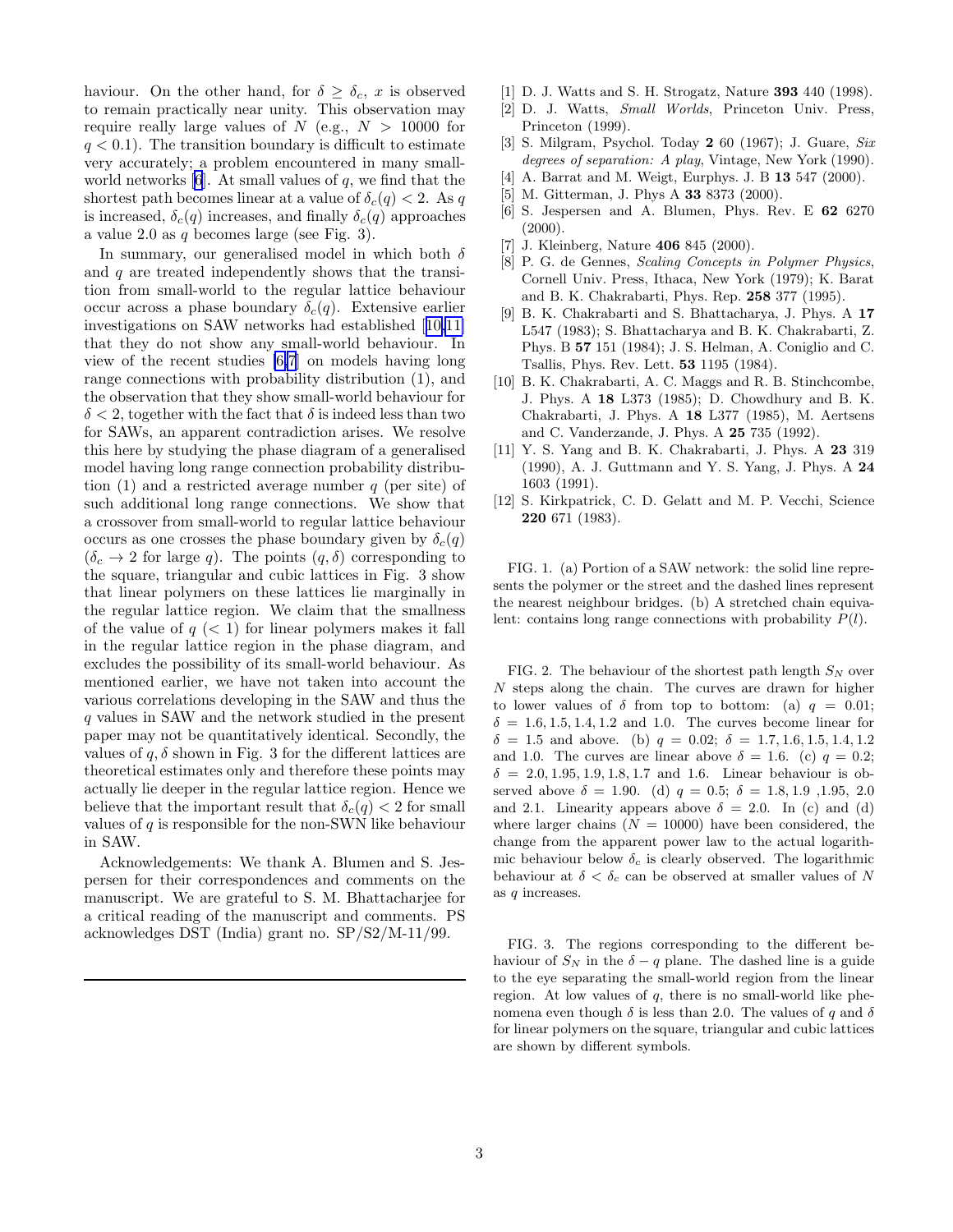



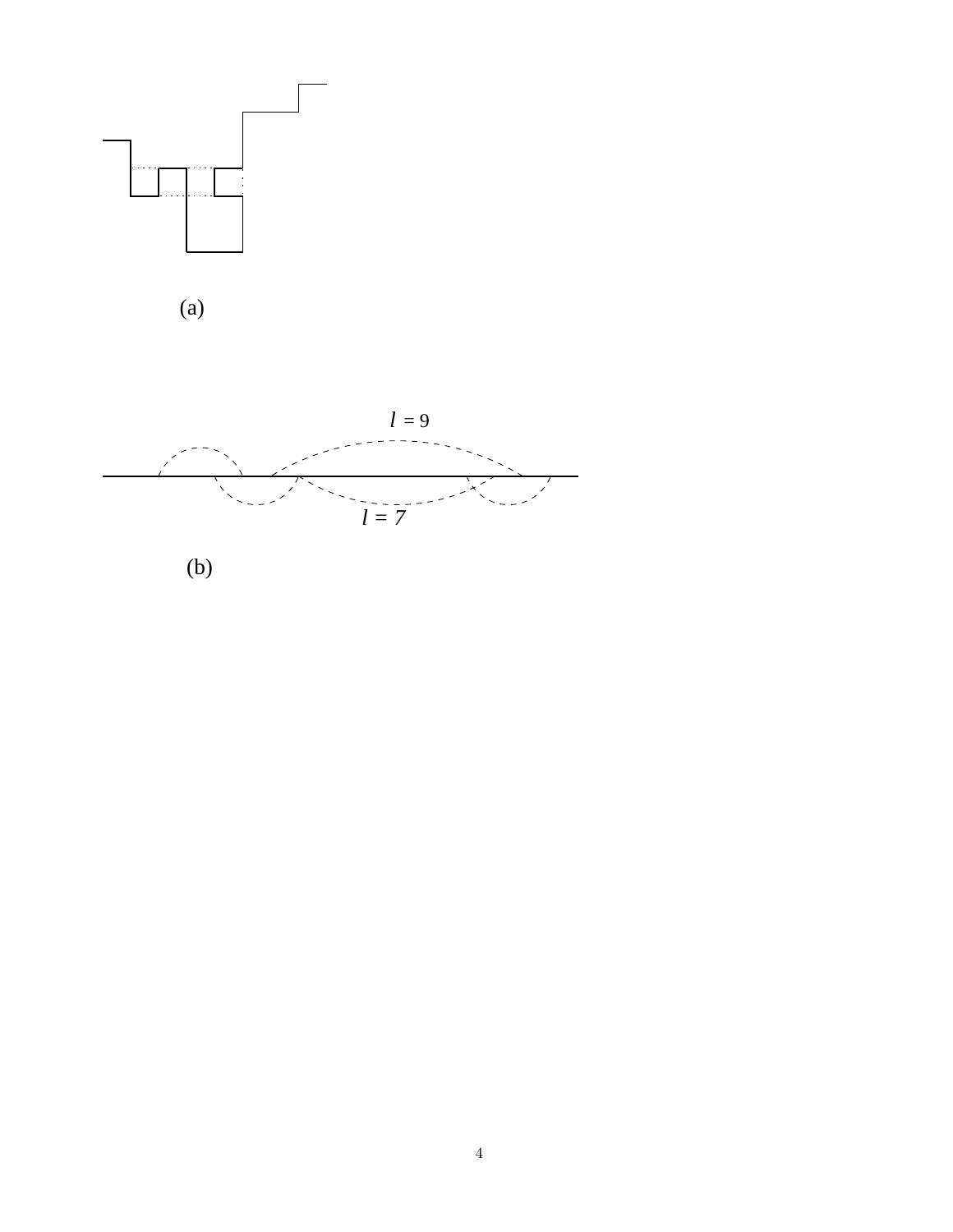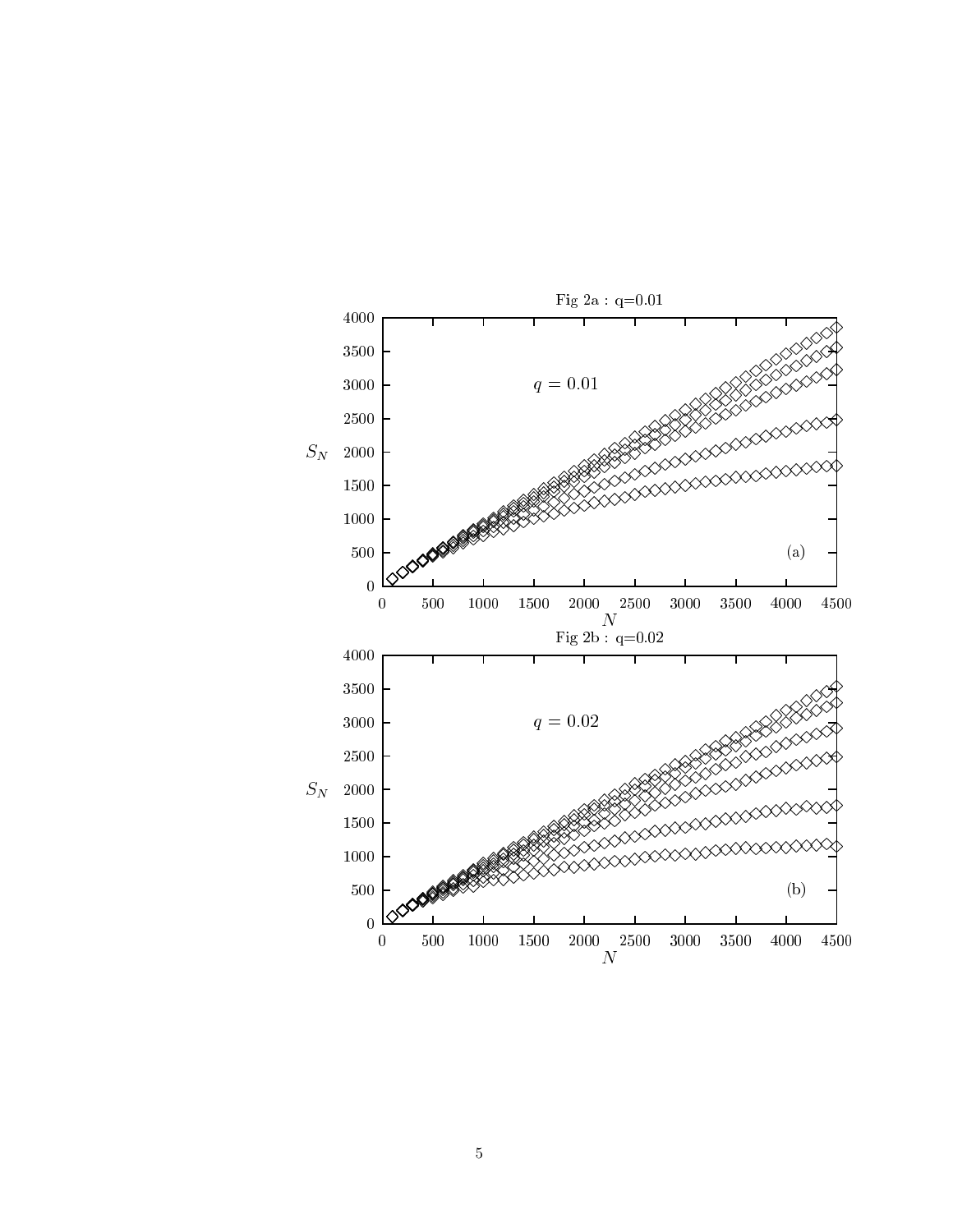